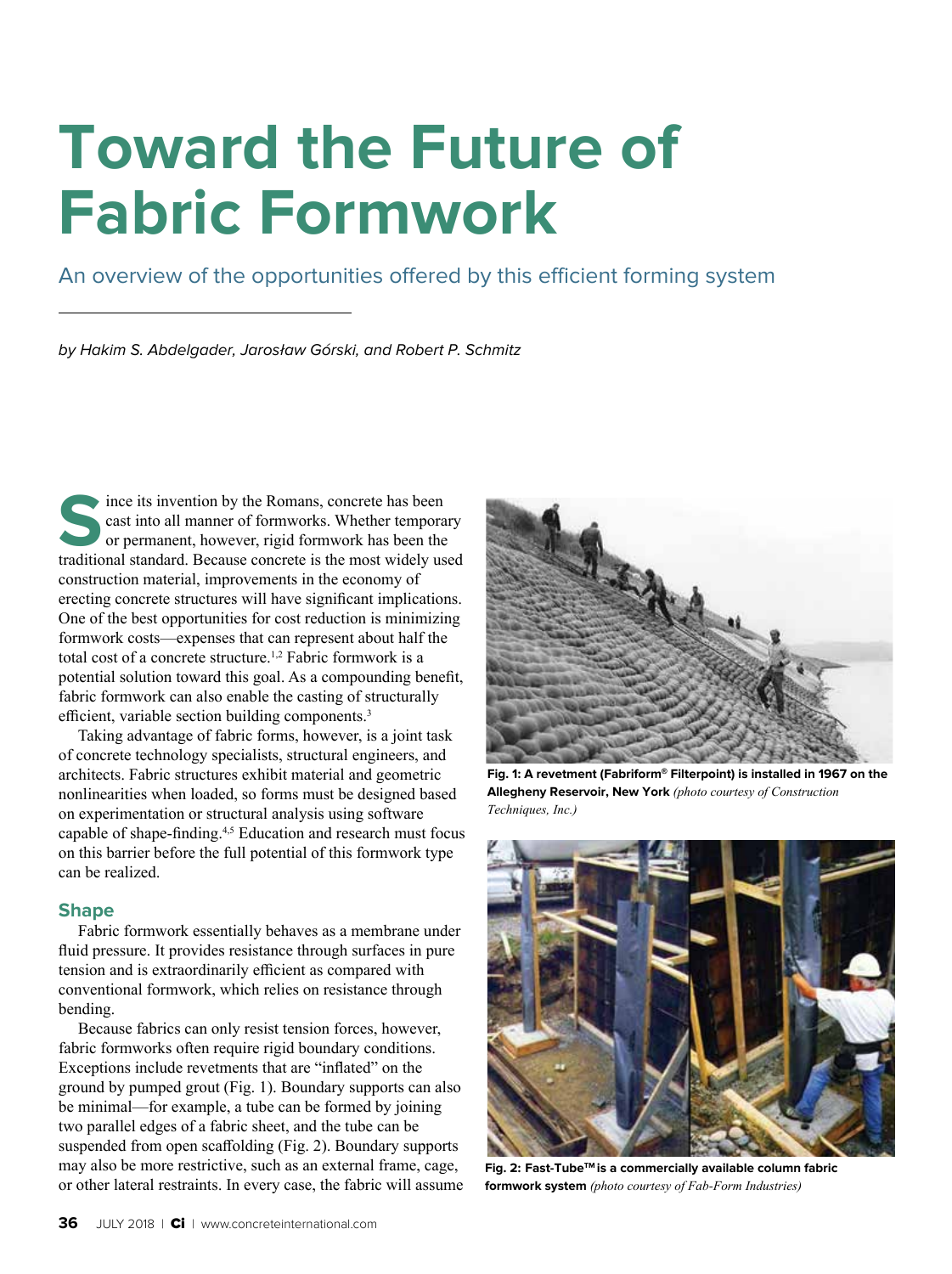a pure tension geometry between the boundary restraints set by the formwork designer.

Pretensioning a fabric membrane will increase its rigidity and stability. A mild vertical tensioning of an otherwise unbraced fabric tube column form, for example, will laterally stabilize the column formwork.<sup>6</sup> Deflections in horizontal panel formwork can be modulated by prestress levels given to the formwork membrane.4 Pretensioning of beam forms can shape a simple flat sheet of fabric to reduce concrete in beam tension zones.<sup>6</sup>

Fabric formwork can be sewn into numerous sizes and shapes in-place or in the factory. Some fabric formwork systems use no sewing at all and instead rely on standard construction connections such as nailing or bolting. Most forms can be achieved using simple flat rectangular sheets with no tailoring whatsoever. Smooth formwork can follow the natural flow of forces in a member, thus improving structural efficiency by reducing concrete volume as compared with prismatic forms.<sup>2,6</sup>

Environmental conditions, such as turbulent water in underwater applications, can have adverse influences on the final shape of fabric formwork. For example, fabric formwork placed in turbulent water will be subjected to buffeting, wringing, and kneading, $\frac{7}{1}$  which may wrinkle the surface of the final structure, bend it, or squeeze out cement paste, thus producing a sandy surface and making the concrete vulnerable to abrasion. In such cases, attention must be paid to the method of immersion, the time of immersion, and the pore size of the fabric.

# **Ballooning**

When concrete is placed into fabric formwork, "ballooning" results from the internal hydraulic pressure due to the weight of the fresh concrete and any pumping pressures that may be imposed. Because the ballooning phenomenon always occurs with fabric formwork, such formwork cannot be applied in structures where the bulging phenomenon is strongly disadvantageous.

The understanding and control of the ballooning phenomenon is central to fabric formwork design. Factors that affect the ballooning of fabric formwork include:

- Height of concrete and pumping pressure;
- Area of formwork exposed to pressures (for example, column diameter and tributary area);
- Connectivity of the fabric;
- Elasticity of the fabric;
- Pretensioning levels in the fabric;
- Concrete mixture parameters directly affecting fluid pressures (for example, slump flow and thixotropy); and
- Underwater concreting (external water pressure lowers concrete pressures on the formwork).

The correlation of these factors determines the strains in the formwork and therefore the final shape of the cast concrete, hence informing the appropriate selection of fabrics. A superior design will exploit the tension curvatures that

naturally result to produce efficient structures. Strategic restraint of formwork deflections can be achieved by several methods, including tubular forms, exterior restraints (temporary jackets, nets, and rigid frames), interior "skeletons" (permanent form ties and ties to interior reinforcement), and pretensioning of formwork fabrics.

### **Type**

Fabric formwork systems can be divided into four main groups: bags and mattresses, sleeves, shuttering, and open troughs.2,8-11

#### **Bags and mattresses**

Bags are an economical and convenient choice for forming foundations or protective structures (Fig. 3), and they can be placed over submerged pipelines as ballast.<sup>12</sup>

The flexibility and relatively small sizes of bags make them ideal for installation through confined spaces.<sup>1,12,13</sup> A variety of materials and a wide assortment of dimensions, porosities, volume capacity, and filling valve types ensure compatibility with specific applications. Although the simplest form is an isolated sack, the foundation structure in Fig. 3(a) demonstrates how more complex forms can be defined by increasing the connectivity of the fabric sections.



# **Hiring the right people for the right jobs has never been easier.**

Find the right candidate. Save money. Save time. The ACI Career Center is the right solution for your hiring needs. Follow @ACICareerCenter to learn more.

**www.concrete.org/careercenter**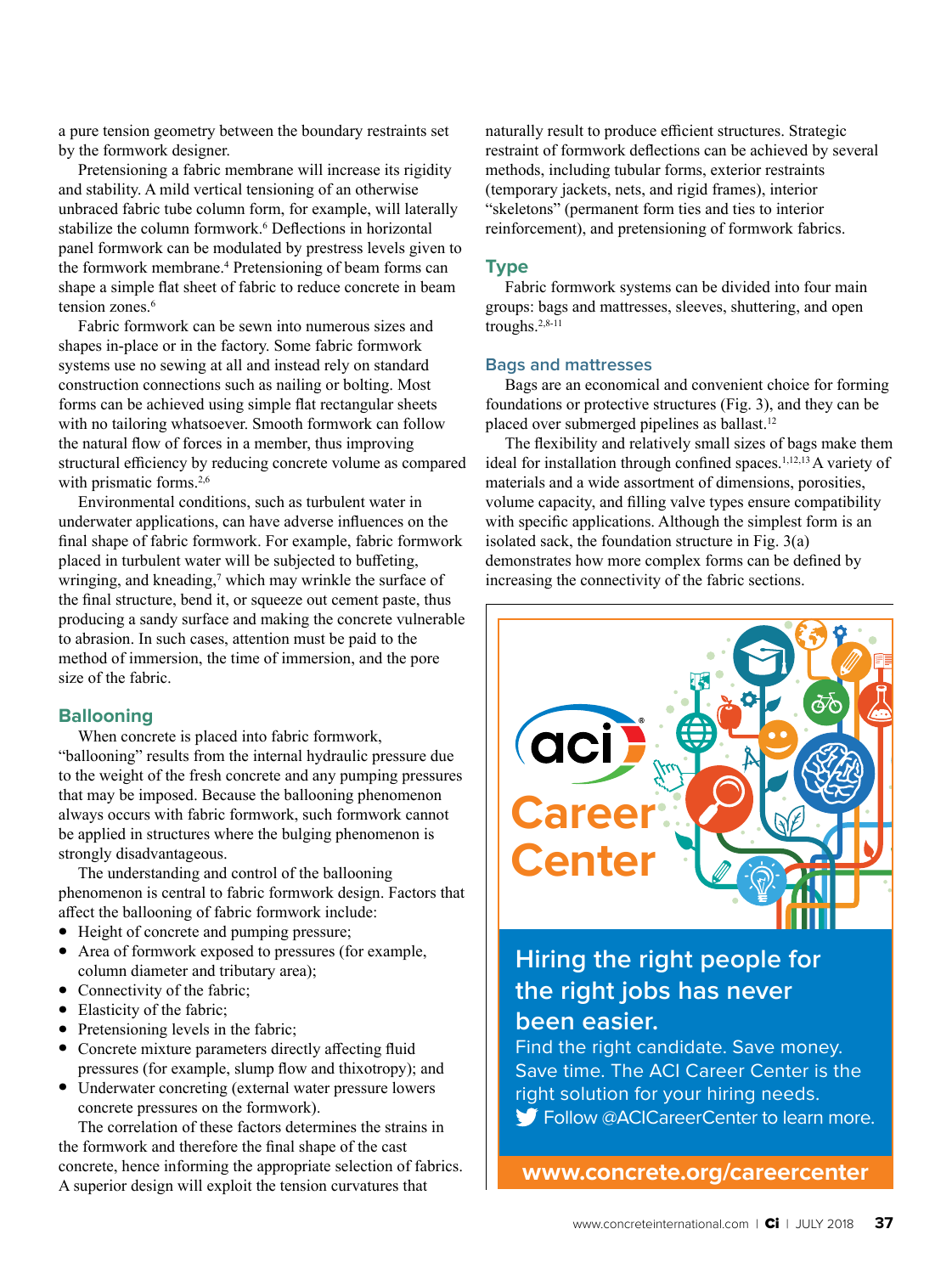

**Fig. 3: Bags and mattresses are economical choices for forming concrete foundations and blankets: (a) a pipeline foundation element; and (b) canal liners and breakwater protection12,14**





Fig. 4: Sleeve formwork can be used to form jackets for repair of damaged piles<sup>13</sup>



**Fig. 5: Unno's Zero-Waste Formwork** *(photos courtesy of M. West)*

Articulated block mattresses (AB mats), shown in Fig. 3(b), form cablereinforced systems that resist erosive forces such as wave action. AB mats are typically used to protect coastlines, canals, rivers, lakes, reservoirs, underwater pipelines, bridge piers, and other marine structures from propeller wash, ship wakes, wind waves, currents, and high-velocity flows. They are also used for landfill caps, down chutes, and collector channels.<sup>2,13</sup>

#### **Sleeves**

Sleeves are lightweight cylindrical tubes. As mentioned previously, they can be made from flat, rectangular sheets of fabric. However, custom profiles can also be easily achieved. Sleeves can also be used to form pile jackets (Fig. 4), made by pumping concrete into a fabric sleeve installed around a damaged pile.<sup>10,13</sup>

Sleeves are also used to create columns in earth cavities below the floor of a structure. This technique involves drilling holes through the floor of a structure and snaking a fabric tube down the hole with the assistance of a steel pipe. This technique solves the problems associated with grouting or backfilling cavities in areas underlined by mines or scouring.

#### **Shuttering**

Fabric can also be used as shuttering—a temporary surface to confine concrete. In the cast-in-place (CIP) wall formwork system proposed by Kenzo Unno,<sup>15,16</sup> a layer of fabric is used to form one surface of a concrete wall (Fig. 5). A layer of rigid insulation or a second layer of fabric is used to form the other surface of the wall. The two layers are connected using standard form ties, connected to the fabric directly (at "quilt points") or to an exterior framework of pipes or studs. While the fabric may be held vertically by the reinforcing steel itself, additional lateral bracing is required.

#### **Troughs**

The open trough group includes flat fabric sheets supported horizontally and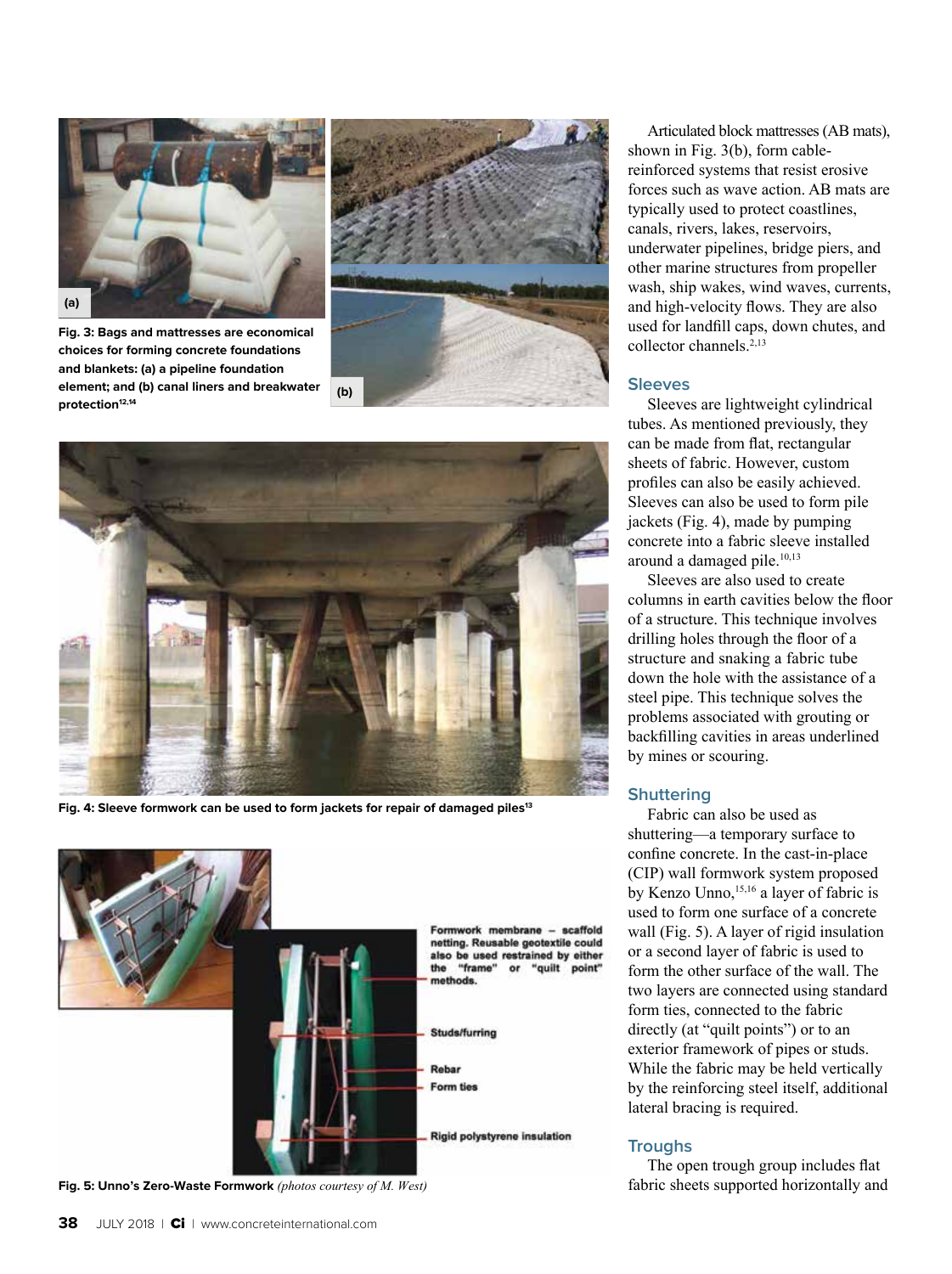

**Fig. 6: Open trough fabric forms: (a) site-cast precast panels** *(photo courtesy of M. West)***; (b) spread footings** *(photos courtesy of Fab-Form Industries)***; and (c) precast variable-section beams** *(photo courtesy of R.P. Schmitz)*

filled from above with concrete. This is probably the first application of fabric forms, as it is described in the United States.<sup>2,12</sup> Applications include precast panels (Fig.  $6(a)$ ), strip or pad footings (Fig. 6(b)), and CIP or precast-ribbed slabs or variable-section beams (Fig.  $6(c)$ ).<sup>2</sup>

# **Future Development**

Fabric formwork for concrete can be applied effectively in a wide range of applications and can replace timber or steel formwork. The future development of fabric formwork will depend on research on such topics as:

- Feasibility of various types of fabric as formwork, including woven geotextiles like polyethylene or nylon;
- Structural interaction and adhesion between concrete and formwork fabrics;
- Optimum pore size, percentage of open area, and fabric thickness for specific kind of structures;
- Optimizing structural shapes based on pure tension geometries assumed by fabric formworks;
- Development of modeling and design/analysis software for fabric formwork and variable section fabric-cast members; and
- Technology of reinforcement placement in efficiently curved, variable section, fabric-formed beams.

#### **References**

1. Abdelgader, H.S.; West, M.; and Górski, J., "Fabric Formwork— An Alternative to Traditional Formwork," *Betonwerk und Fertigteil-Technik* (Concrete Precasting Plant and Technology), V. 84, No. 3, Mar. 2018, pp. 48-57.

2. Hawkins, W.; Herrmann, M.; Ibell, T.J.; Kromoser, B.; Michaelski, A.; Orr, J.J.; Pedreschi, R.; Pronk, A.; Schipper, H.R.; Shepherd, P.; Veenendaal, D.; Wansdronk, R.; and West, M., "Flexible Formwork Technologies – A State of the Art Review," *Structural Concrete*, V. 17, No. 6, Dec. 2016, pp. 911-935.

3. West, M., "Prestressed Fabric Formworks for Precast Concrete Panels," *Concrete International*, V. 26, No. 4, Apr. 2004, pp. 60-62.

4. Foster, R.M., and Ibell, T.J., "A Numerical Solution for the Shape